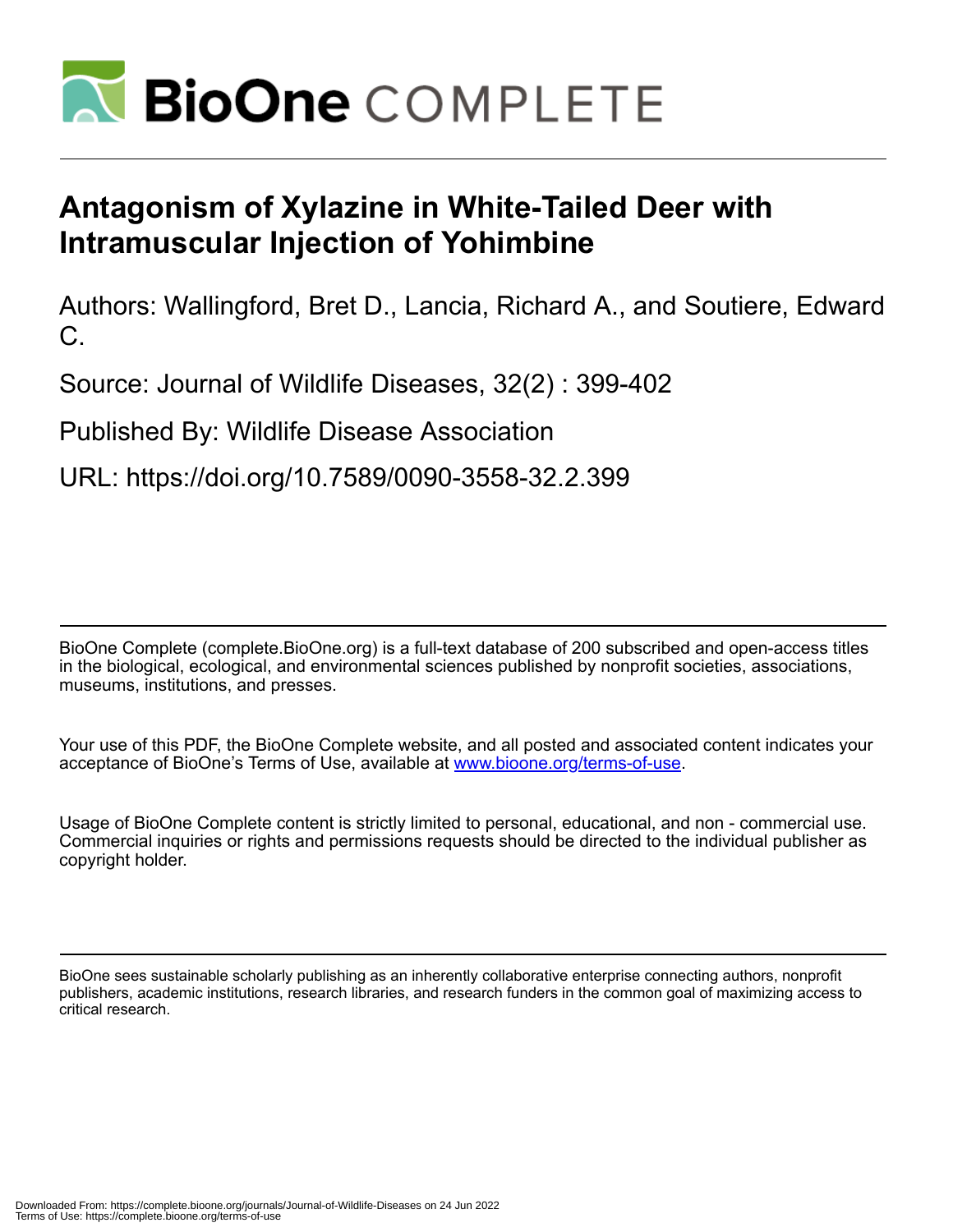## **Antagonism of Xylazine in White-Tailed Deer with Intramuscular Injection of Yohimbine**

**Bret D. Walllngford,'3 Richard A. Lancia,' and Edward C. Soutiere,24** 'Department of Forestry, North Carolina State University, Box 8002, Raleigh, North Carolina 27695, USA; <sup>2</sup>Remington Farms, 7913 Remington Drive, Chestertown, Maryland 21620, USA; <sup>3</sup>Present address: R. D. 1, Box 41A, Spring Mills, Pennsylvania 16828, USA; 4Present address: R. D. 1, Box 58A, Trappe, Maryland 21673, USA

ABSTRACT: Eighteen free-ranging white-tailed deem *(Odicoileus virginianus)* were captured near Chestertown, Maryland (USA) from 15 February to 21 March, and 7 October to 13 November 1986. Deer were immobilized by intramuscular injection of 1.1 to 2.2 mg/kg xylazine hydrochloride and  $1.8$  to  $4.4$  mg/kg ketamine hydrochloride. Four captive deer from The Pennsylvania State University, Pennsylvania (USA), were immobilized on 16 September 1986 with  $1.5$  to  $2.0$  mg/kg xylazine hydrochloride. Intramuscular injection of yohimbine hydrochlomide (0.4 mg/kg) was used to antagonize the immobilizations. Free-ranging adult  $(\geq 17)$ months) males could stand after a mean ( $\pm$ SE) time of  $7.3 \pm 2.4$  min, adult females after 8.6  $\pm$  1.7 min, male fawns after 5.7  $\pm$  3.3 min, and female fawns after  $8.9 \pm 1.9$  min. Captive adult males could stand after  $20.2 \pm 3.4$  min. Intramuscular injections of yohimbine hydrochiloride effectively and safely antagonized the xylazine hydrochloride in immobilized deer and were easier to administer than intravenous injections.

*Key words:* Antagonist, inn mobilization, intramuscular injection, white-tailed deer, xylazi ne hydrochloride, yohimbine hydrochloride, *Odocoileus virginianus.*

Chemical immobilization of white-tailed deer *(Odocoileus virginianus)* may be nec essary for many research studies. Xylazine and xylazine-ketamine mixtures commonly have been used to immobilize captive white-tailed deer (Gibson et al., 1982; Mech et al., 1985). These drugs, especially xylazine, can result in immobilization times of up to 6 hr (Hsu and Shulaw, 1984). Extended immobilization time, depressed central nervous and respiratory systems, and low body temperature may subject research animals to unnecessary physiological and environmental hazards.

Yohimbine hydrochloride is an efficient antagonist for xylazime-immnobilized deer. Hsu and Shulaw (1984) used intravenous injection of yohimbine hydrochloride in the recurrent tarsal vein to antagonize xylazine hydrochloride immobilization in mule deer (Odocoileus hemionus). Intravenous injections of yohimbine hydrochloride into the jugular vein (Mech et al., 1985) and an auricular vein (D. F. Cottam, pers. comm.) have been used to reverse the effects of xylazine in white-tailed deer immobilized with xylazine hydrochloride and ketamine hydrochloride. However, intravenous injections can be difficult in field research due to poor ambient light conditions when deer are captured, and inexperience with intravenous injection techniques.

Intramuscular injections are easy to administer and mnay be suitable for situations encountered during field research. Our objective was to evaluate the safety and effectiveness of intramuscular injections of yohimbine hydrochloride for the antagonism of 22 xylazine-immobilized whitetailed deer.

Eighteen free-ranging deer were used. These included three male and four female fawns, and three male and 11 female adults. The fawns were 5 to 9 mo of age; adults were  $\geq 17$  mo. Animals were captured on Remington Farms  $(39°10'$  to  $39^{\circ}12'$ N, 76 $^{\circ}14'$  to 76 $^{\circ}10'$ W), a wildlife demonstration area located near Chestertown, Maryland (USA). Free-ranging deer were captured with a  $21.3 \times 21.3$ -m dropnet using the methods of Conner et al. (1987). Capture operations took place between 15 February and 21 March, and 7 October and 13 November 1986, from sunset to  $2$  hr after sunset. After capture, we visually estimated the weight of each deer and administered intramuscular in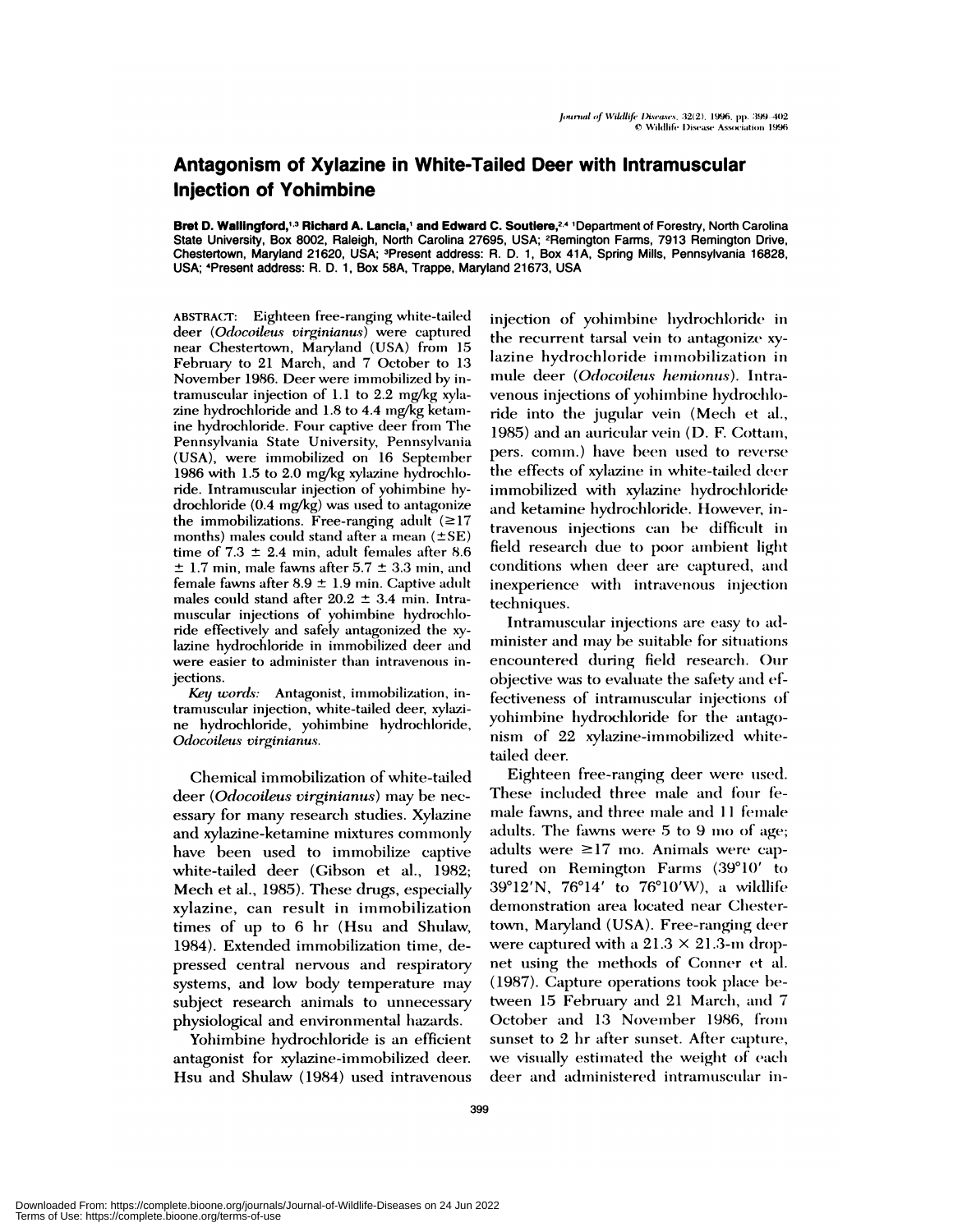jections of 1.1 to 2.2 mg/kg xylazine hydrochloride (Rompun, Miles Laboratory Inc., Shawnee, Kansas, USA; 100 mg/ml) and 1.8 to 4.4 mg/kg ketamine hydrochloride (Ketaset, Bristol Laboratories, Syracuse, New York, USA; 100 mg/ml). To reduce stress, masks were placed over the head of each deer, and talking was kept minimal and low. Radio-collars were attached to adult deer.

Four captive males were housed at the **Deer and Duiker Research Facility of The** Pennsylvania State University (University Park, Pennsylvania, USA) in separate 1.4ha enclosures. The four captive deer were weighed and administered intramuscular injections of  $1.5$  to  $2.0$  mg/kg xylazine hydrochioride on 16 September 1986. No *deer, free-ranging or captive, were immo*bihized more than once.

The xylazine hydrochloride was antagonized with intramuscular injections of 0.4 mg/kg yohimbine hydrochloride (Sigma Chemical Co., St. Louis, Missouri, USA; 5  $mg/ml$ ) into the upper thigh. Sedation time was defined as the time from drug administration to the time when animals appeared sedated under the capture net or could be safely handled; and recovery time was defined as the time from injection of yohimbine hydrochloride to the time when deer could stand and walk on their own. Sedation time and recovery time were recorded at the capture site and used to calculate immobilization time, which was defined as the time when deer appeared sedated to the time of yohimbine hydrochloride injection.

After recovery with yohimbine hydrochloride, all deer were monitored as long as possible for noticeable problems such as stumbling, falling, uncoordinated locomotion, and accidental injury. Free-ranging deer recovering from yohimbine hydrochloride injection were followed for 50 to 100 m after leaving the trap site. Two of the three adult males and six of the eight adult females were monitored using radiotelemetry for 3 hr the evening following

their capture. Captive deer were observed daily after recovery.

Mean immobilization and recovery times were 36.7 and 11.6 minutes, respectively, for all deer used in the study (Table 1). We found a large difference in the recovery times of captive and free-ranging deer. Captive deer immobilized only with xylazine hydrochloride were expected to recover faster than free-ranging deer immobilized with xylazine hydrochloride and ketamine hydrochloride. Kreeger and Seal  $(1986)$  found that yohimbine did not reverse the effects of ketamine in gray wolves. However, recovery time for captive deer was two to three times longer than the recovery time for any other group. This could be due to captive deer being accustomed to handling. The desire to move from the capture site could be less for captive deer than for free-ranging deer.

Within the free-ranging deer, males appeared to recover slightly faster than females. Fawns and adults recovered at the same rates within each sex. This was not expected, since fawns were immobilized for a shorter time. However, sample size was low for all age and sex groups, and some differences could have occurred in drug dosages.

No adverse effects were seem among deer recovering from immobilizations antagonized with intranmuscular injections of yohimbine hydrochloride. Neither radiomonitored deer or captive deer showed any signs of abnormal behavior. Although a few deer stumbled, all were able to walk *or* run, and clear obstacles; all appeared alert to noise.

Benefits of yohimbine hydrochloride antagonism of xylazine hydrochloride include decreased risk of aspiration pneumonia, reversal of bradycardia and respiratory depression, and avoidance of predation, thus reducing the amount of aftercare needed and overall risk to the recovering animal (Hsu and Shulaw, 1984). Only minor differences in recovery time were evident between intravenous injection of yohimbine hydrochloride by Hsu and Shulaw (1984)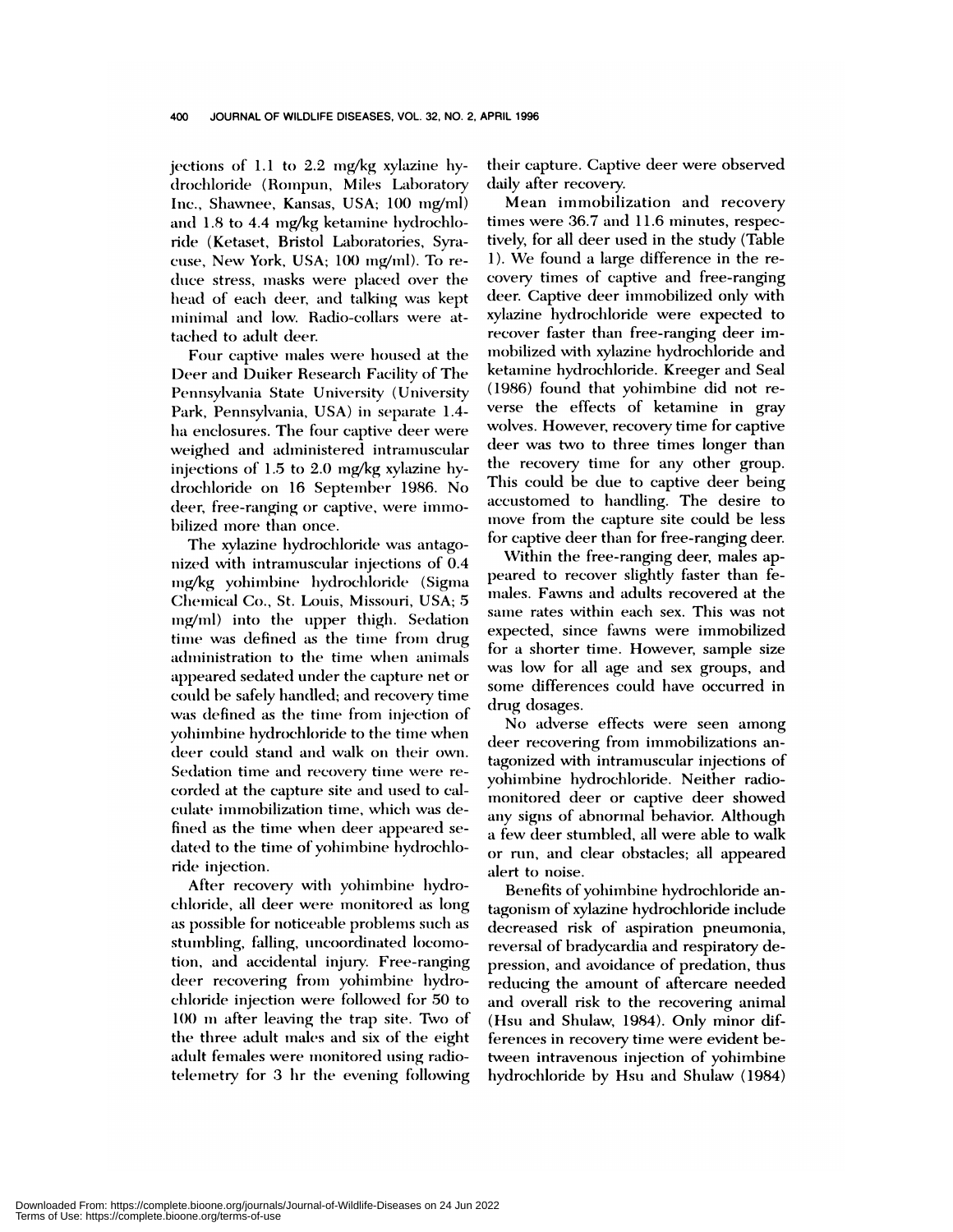|                                                    |                                  | Immobilizing drugs (mg/kg) |                   | Immobilization time (min) |                 |                                       |                   | Recovery time (min)                      |                                              |
|----------------------------------------------------|----------------------------------|----------------------------|-------------------|---------------------------|-----------------|---------------------------------------|-------------------|------------------------------------------|----------------------------------------------|
| Age and sex                                        | hydrochloride<br><b>Xylazine</b> | hydrochloride<br>Ketamine  | Number<br>of deer | Mean                      | SE,             | Yohimbine<br>hydrochloride<br>(mg/kg) | Number<br>of deer | Mean                                     | SE                                           |
| Adult male                                         | $1.1 - 2.2$                      | $1.8 - 4.4$                | ო                 |                           |                 |                                       |                   |                                          | $\frac{4}{3}$                                |
| Adult male <sup>a</sup>                            | $1.5 - 2.0$                      |                            |                   | 43.3<br>29.8              | 3.3<br>2.1      | $\ddot{0.4}$                          |                   |                                          | 8.3                                          |
|                                                    |                                  |                            |                   |                           |                 | 0.4                                   |                   |                                          |                                              |
| Adult female                                       | $1.1 - 2.2$                      |                            |                   |                           | 8.7             |                                       |                   | 1<br>2 3 8 9 10 3 9 10<br>2 8 9 10 10 11 | $\begin{array}{c} 34 \\ 17 \\ 3 \end{array}$ |
| Fawn male                                          | $1.1 - 2.2$                      | 1844<br>1844<br>1844       | ఌ                 | 8<br>4888                 | 76              | $\overline{c}$                        |                   |                                          |                                              |
| Fawn female                                        | $1.1 - 2.2$                      |                            |                   |                           | 2.4             | $\overline{0.4}$                      |                   |                                          | $\frac{9}{2}$                                |
| Overall means                                      |                                  |                            | 22                |                           | $3\overline{4}$ |                                       | 22                |                                          | 2.3                                          |
|                                                    |                                  |                            |                   |                           |                 |                                       | ត                 | $9.7^{\circ}$                            |                                              |
| Captive deer.                                      |                                  |                            |                   |                           |                 |                                       |                   |                                          |                                              |
| <sup>b</sup> Calculations with docile yearling.    |                                  |                            |                   |                           |                 |                                       |                   |                                          |                                              |
| <sup>c</sup> Calculations without docile yearling. |                                  |                            |                   |                           |                 |                                       |                   |                                          |                                              |

Mean immobilization and recovery times for chemically-immobilized white-tailed deer, 1986

TABLE 1.

SHORT COMMUNICATIONS 401

(mean = 4.4,  $SD = 5.4$  min.) and Mech et al.  $(1985)$  (median = 6.0, SE = 2.1) min.), and intramuscular injections in our study. We expected a larger difference, considering that 16 of 20 deer from Hsu and Shulaw (1984) were immobilized  $\geq 60$ min (xylazine dose =  $2.8 \text{ mg/kg}$ ), and Mech et al. (1985) used mean dosages of  $\geq$ 0.28 mg/kg yohimbine hydrochloride on 11 of 13 deer. Although differences in study design could account for part of the difference in recovery time, we believe our results can be used to demonstrate the effectiveness of intramuscular injections of 0.4 mg/kg yohimbine hydrochloride for antagonism of xylazine hydrochloride in white-tailed deer.

There are several advantages to using intramuscular injections on wild trapped deer. Intramuscular injections avoid problems associated with locating peripheral veins, and they can be easily administered under field conditions without adequate lighting. We believe these advantages compensate for the difference in recovery time between intramuscular and intravenous injections of yohimbine hydrochloride. Based on our results, we believe that intramuscular injections of 0.4 mg/kg yohimbine hydrochloride can safely and effectively reverse xylazine hydrochloride-induced immobilization of white-tailed deer.

We thank D. K. Woodward, W. R. Fleegle, J. A. Fox, and E. O. Jones for assistance in capturing deer and data collection. G. L. Storm, R. C. Mothersbaugh, and D. F. Cottam provided technical and field assistance for captive deer, and A. E. Kinlaw provided insight with study procedures. We also thank T. J. Kreeger, P. D. Doerr, D. T. Cobb, E. J. Jones, J. F. Kavanaugh, G. B. Blank, and C. K. Copeyon for earlier reviews of the manuscript. We are grateful to Remington Arms Co. Inc. for funding this study.

## **LITERATURE CITED**

CONNER, M. C., E. C. SOUTIERE, AND R. A. LANCIA. 1987. Drop-netting deer: Costs and incidence of